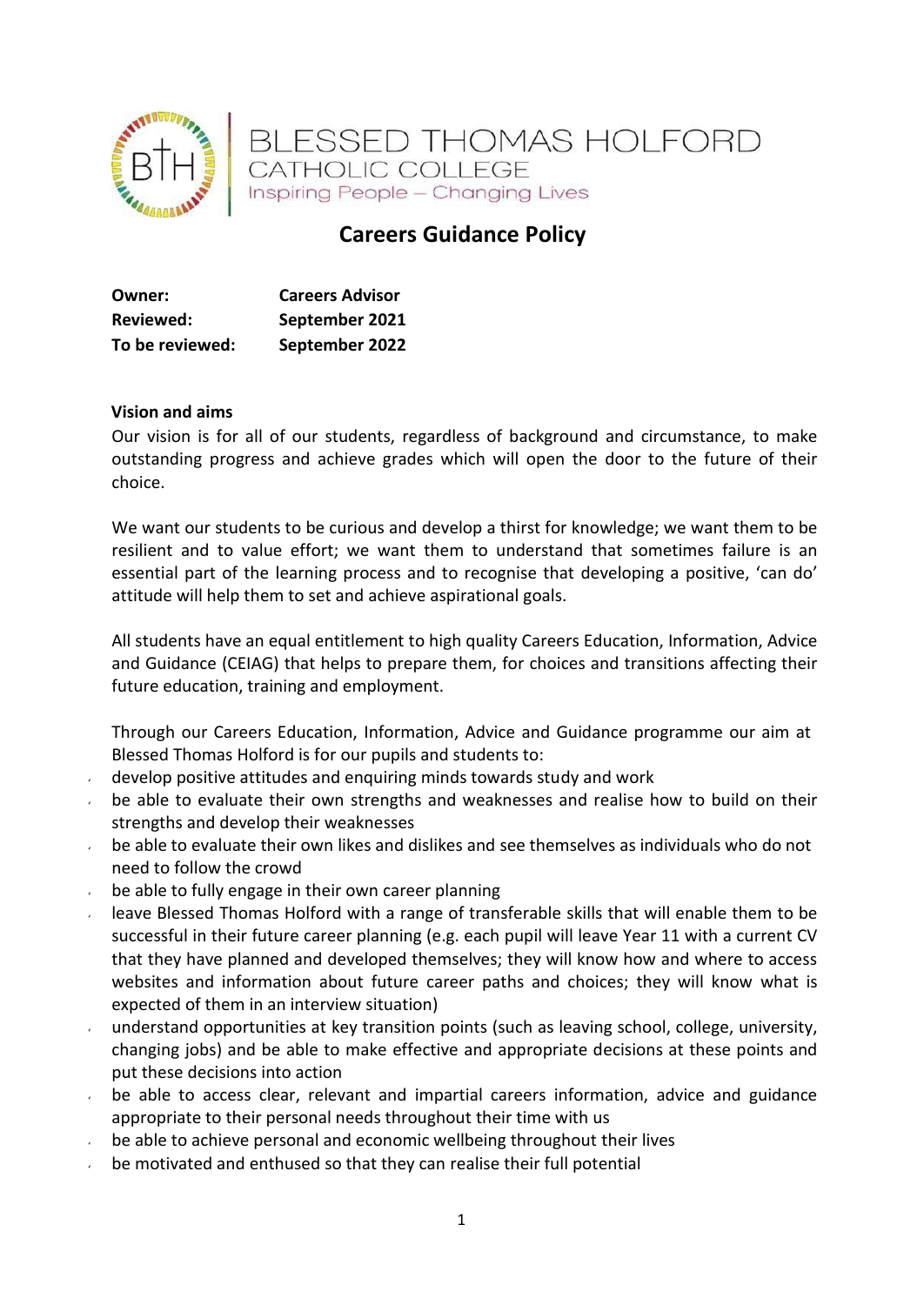## **Statutory Duty**

All schools have a statutory duty to provide careers education in Years 7‐11 (1997 Education act, 2003 Education regulations) and to give students access to careers information and impartial guidance (1997 Education Act, 2008 Education and Skills Bill). Careers guidance and access for Education and training providers (October 2018) drives schools towards *'a world class careers system that will help young people and adults to choose the area the career that is right for them'.*

Principals underpinning our impartial careers advice:

- Empowers students to plan and manage their future.
- Responds to the needs of each student.
- Provides comprehensive and up to date information and guidance.
- Raises aspirations.
- Actively promotes equality of opportunity and challenges stereotypes.
- Helps our students to progress to the destination of their choice and beyond.

## **Entitlement**

Every student (Year 7 to 13) is entitled to high quality careers guidance, as part of their overall education, this raises aspirations and allows students to progress to the destination of their choice. Every students is entitled to the following as a minimum:

- A stable careers programme delivered throughout each key stage that is informed by quality labour market information.
- The opportunity to have contact with post-16 colleges, sixth forms and other providers.
- The opportunity to visit and experience a place of work.
- The opportunity to meet and learn from employers.
- Access to higher education providers.
- Impartial information, advice and guidance from a suitably qualified professional.

As well as this minimum provision each student is entitled to careers guidance as appropriate to meet the needs of each student. This guidance will come in a number of different ways both formal and informal at appropriate times throughout the school journey.

## **Management and Delivery**

We deliver CEIAG by providing pupils with a variety of careers activities and experiences relevant to their stage of development – this is known as the *careers programme*. This planned programme of impartial careers information, advice and guidance is conducted with the help of internal staff, external professional providers, and institutes such as universities, apprenticeship and traineeship providers, colleges and business representatives. Activities range from in-house activities where guest speakers and exhibitors are invited, to trips outside of school, to 1:1 careers interviews to name a few.

We have used empirical research and evidence taken from the Department of Education's paper: *"Careers strategy: making the most of everyone's skills and talents"*(Dec, 2017), the Government paper: *"Careers guidance and access for education and training providers:*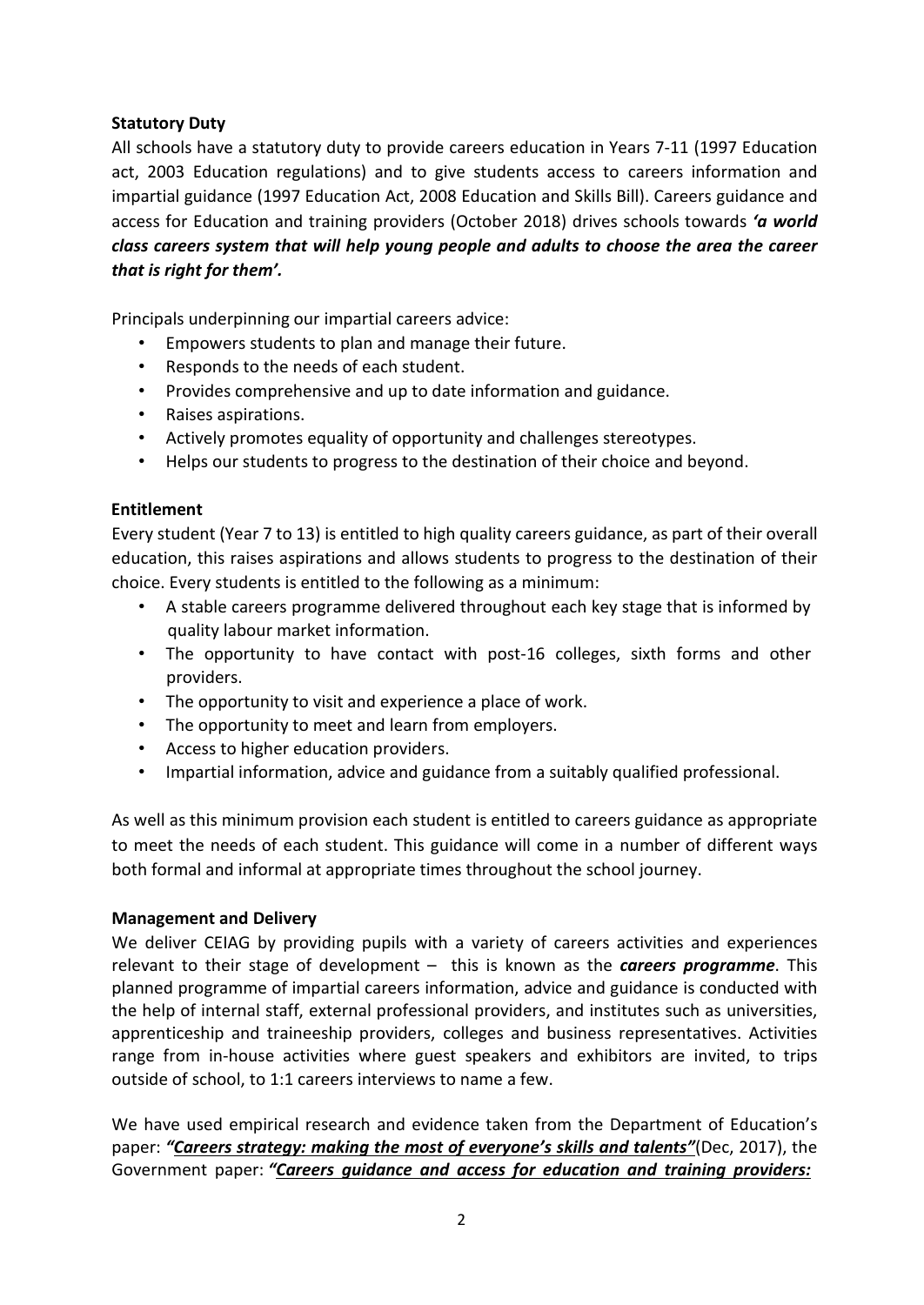*Statutory guidance for schools on providing careers guidance"* (Jan, 2018) and *the 8 Gatsby Benchmarks* to inform and develop our careers programme to make it relevant, impartial , and robust and compliant with Ofsted and statutory regulations.

#### **Monitoring and Evaluating**

The CEIAG programme will be measured against the Gatsby Benchmarks. Audits of CEIAG will be carried out termly using the Government self‐evaluation tool *Compass ‐* this has been designed specifically to measure the value and impact of school CEIAG.

In addition to the Gatsby Benchmarks, data from regular stake holder evaluations will be used to judge the quality of provision, make amendments and respond to emerging needs of our cohort regarding CEIAG.

As part of our monitoring and evaluating we will pay particular attention to our destination data and compare this against local and national trends.

## **Stakeholder Partnerships**

The CEIAG programme is greatly enhanced by our links with a growing number of partners and volunteers. We will work with employers, training providers and FE/HE institutions. Parental involvement is encouraged at all stages. This is promoted through regular communications highlighting upcoming events and inviting volunteers.

We will provide opportunities for students in Years 7 to 13 the opportunity to talk about technical qualifications and apprenticeships. We will work in partnership with local and national providers of post‐14, post‐16 and post‐18 options and allow our students in Year 7 to 13 access to these providers in order to inform important transition points.

We will seek and respond to stakeholder feedback. Feedback will be invited from all stakeholders including students, parents / carers, employers and providers.

## **Equality and Diversity**

CEIAG is provided to all students and provision is made for all students to access the curriculum. Students are encouraged to follow career paths that suit their interest, skills, strengths and aspirations with the absence of stereotypes. All students are provided with the same opportunities and diversity is celebrated.

## **Provider Access Policy (Baker Clause)**

Blessed Thomas Holford will publish a procedure document that outlines arrangements for managing the access of providers to pupils at the school for the purpose of giving them information about the provider's education or training offer. This complies with the school's legal obligations under Section 42B of the Education Act 1997.

Any external provider wishing to request access should contact the relevant Careers contact. Contact details will be provided within the access procedure displayed on the school website. The current contact is Miss N Johnson, Careers Adviser. [careers@bthcc.org.uk](mailto:careers@bthcc.org.uk)